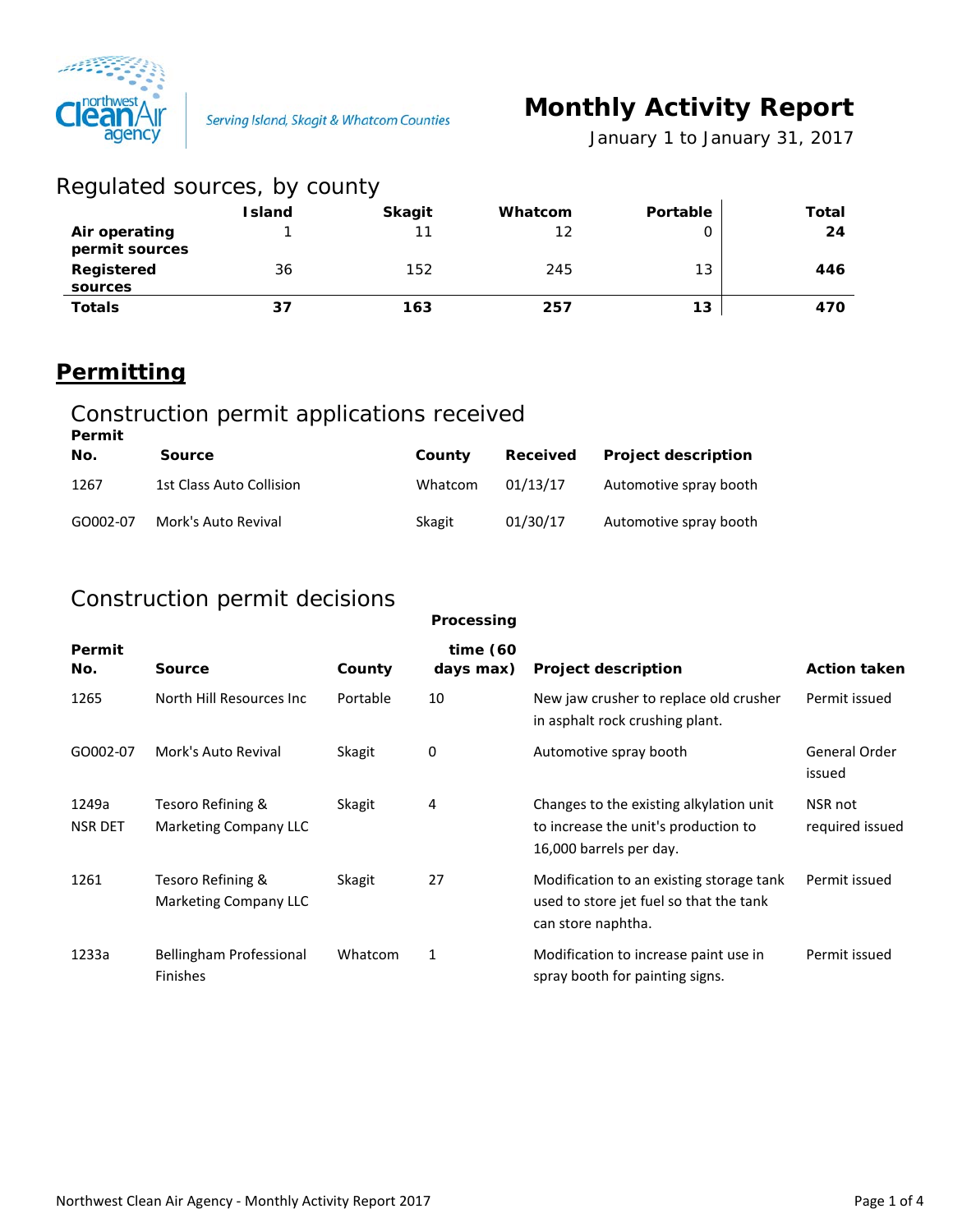## **Enforcement**

## Alleged violations

| Case<br>No. | ssue<br>Date | Source         | County  | Alleged violation description                                                                                                                      |
|-------------|--------------|----------------|---------|----------------------------------------------------------------------------------------------------------------------------------------------------|
| 4235        | 01/10/17     | Scott Leinbach | Skagit  | Illegal demolition and renovation of residential structures at 202 W.<br>Blackburn Road, Mount Vernon, WA, including failure to survey and notify. |
| 4236        | 01/11/17     | Darigold       | Whatcom | Failure to notify NWCAA prior to a source test performed on July 21, 2016.                                                                         |

## Penalties issued

| Case<br>No. | <b>Source</b>                    | County | Amount  | Conditionally<br>reduced or<br>suspended <sup>1</sup> to | Alleged violation description                                                                                                                                                                                                  |
|-------------|----------------------------------|--------|---------|----------------------------------------------------------|--------------------------------------------------------------------------------------------------------------------------------------------------------------------------------------------------------------------------------|
| 4220        | Earl Jones                       | Skagit | \$750   | \$250                                                    | Illegal outdoor fire containing prohibited material in<br>the form of a large hot tub.                                                                                                                                         |
| 4230        | <b>Thor Oliver</b><br>Westerland | Skagit | \$1,061 | \$561                                                    | Illegal demolition and subsequent burning of a single-<br>wide mobile home. No asbestos survey conducted and<br>failure to notify NWCAA of demolition.                                                                         |
| 4231        | Donald McRae                     | Skagit | \$1,661 | \$911                                                    | Illegal burning of prohibited material in the form of<br>plastics, carpet, household garbage, a fiberglass boat,<br>dimensional lumber, and plywood.                                                                           |
| 4234        | Joel G Lunz                      | Skagit | \$750   | \$750                                                    | Illegal outdoor fire containing prohibited material in<br>the form of household garbage, painted lumber, and<br>construction debris. This is the second outdoor burning<br>violation at this location within the last 5 years. |

# Industry reports of process upsets with potential excess emissions

| Date     | <b>Source</b>                                      | County  |
|----------|----------------------------------------------------|---------|
| 01/04/17 | Shell Puget Sound Refinery                         | Skagit  |
| 01/10/17 | <b>BP West Coast Products LLC</b>                  | Whatcom |
| 01/18/17 | Phillips 66 Company                                | Whatcom |
| 01/21/17 | Sierra Pacific Industries - Skagit Lumber Facility | Skagit  |

 $\overline{a}$ 

<span id="page-1-0"></span><sup>&</sup>lt;sup>1</sup> In some cases, NWCAA offers air pollution sources the opportunity to reduce their penalty by agreeing to specific actions that go beyond compliance requirements. Alternatively, a portion of a penalty may be suspended, holding the remainder of the penalty due if the violation is repeated within 5 years.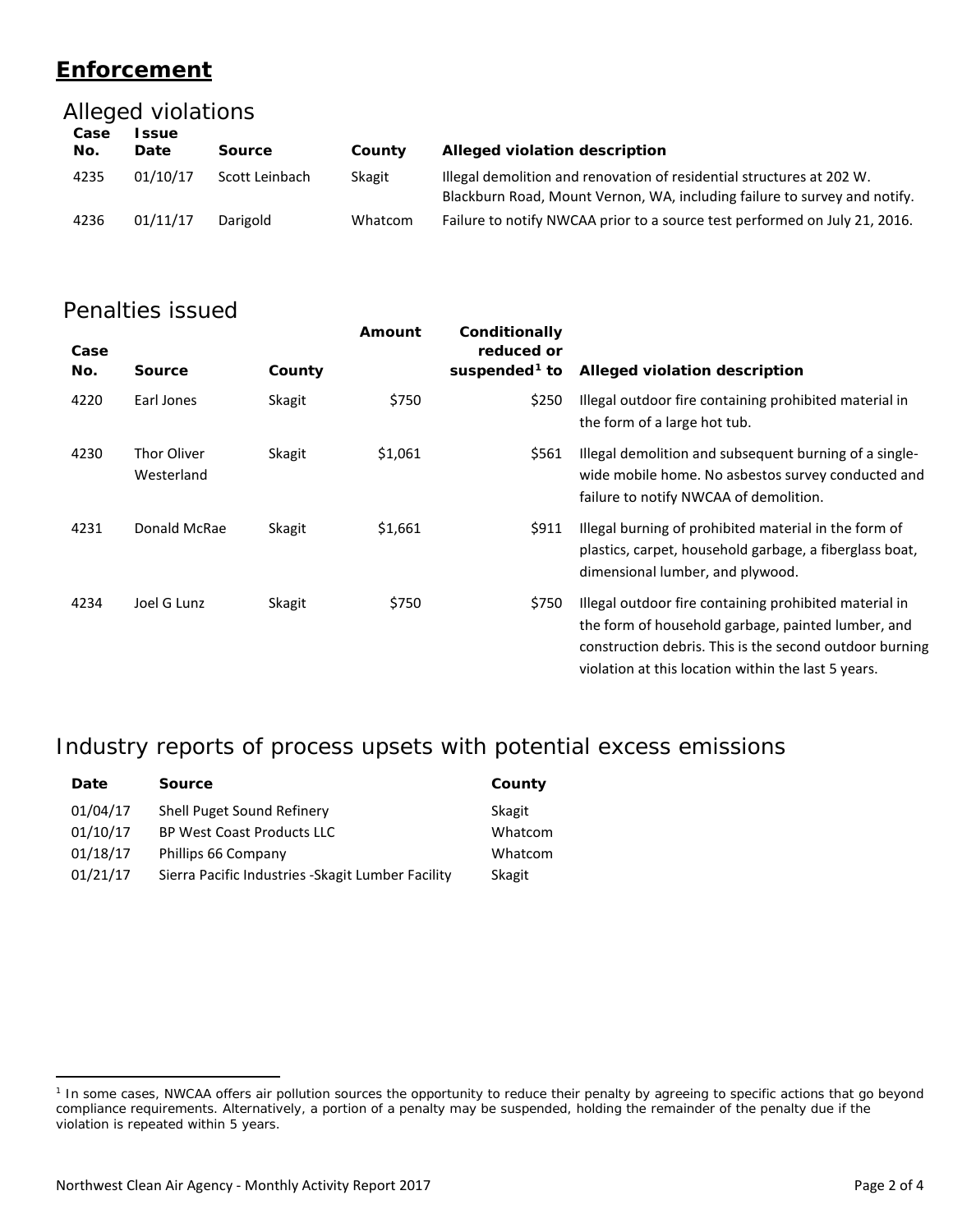# Complaint summary

| Dust, Road/Lot or Construction |               |  |
|--------------------------------|---------------|--|
| <b>Information Call</b>        | 2             |  |
| Marijuana                      | $\mathcal{P}$ |  |
| Odor                           | 8             |  |
| <b>Outdoor Burning</b>         | 9             |  |
| Particulate                    | 2             |  |
| Smoke                          | 1             |  |
| Woodstove                      | 19            |  |
| TOTAL: (unique for the period) |               |  |